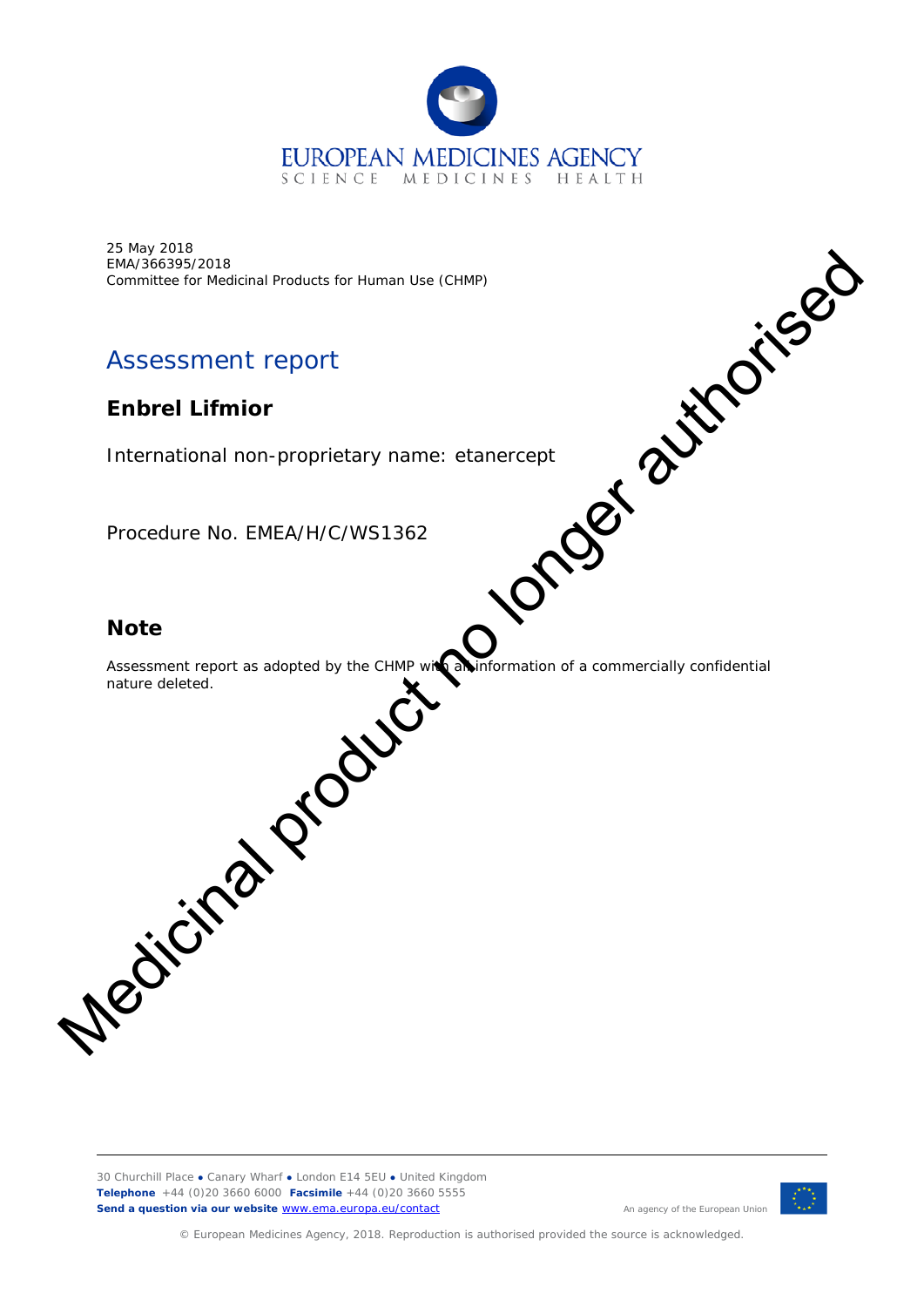# **Table of contents**

|                                                                                  | 3 |
|----------------------------------------------------------------------------------|---|
| 2. Overall conclusion and impact on the benefit/risk balance                     |   |
|                                                                                  |   |
|                                                                                  |   |
|                                                                                  |   |
| . 10                                                                             | 6 |
| 7. Request for supplementary information<br>. 10                                 |   |
| 8. Assessment of the responses to the request for applementary<br>9. Attachments |   |
| <b>MEDICITY</b>                                                                  |   |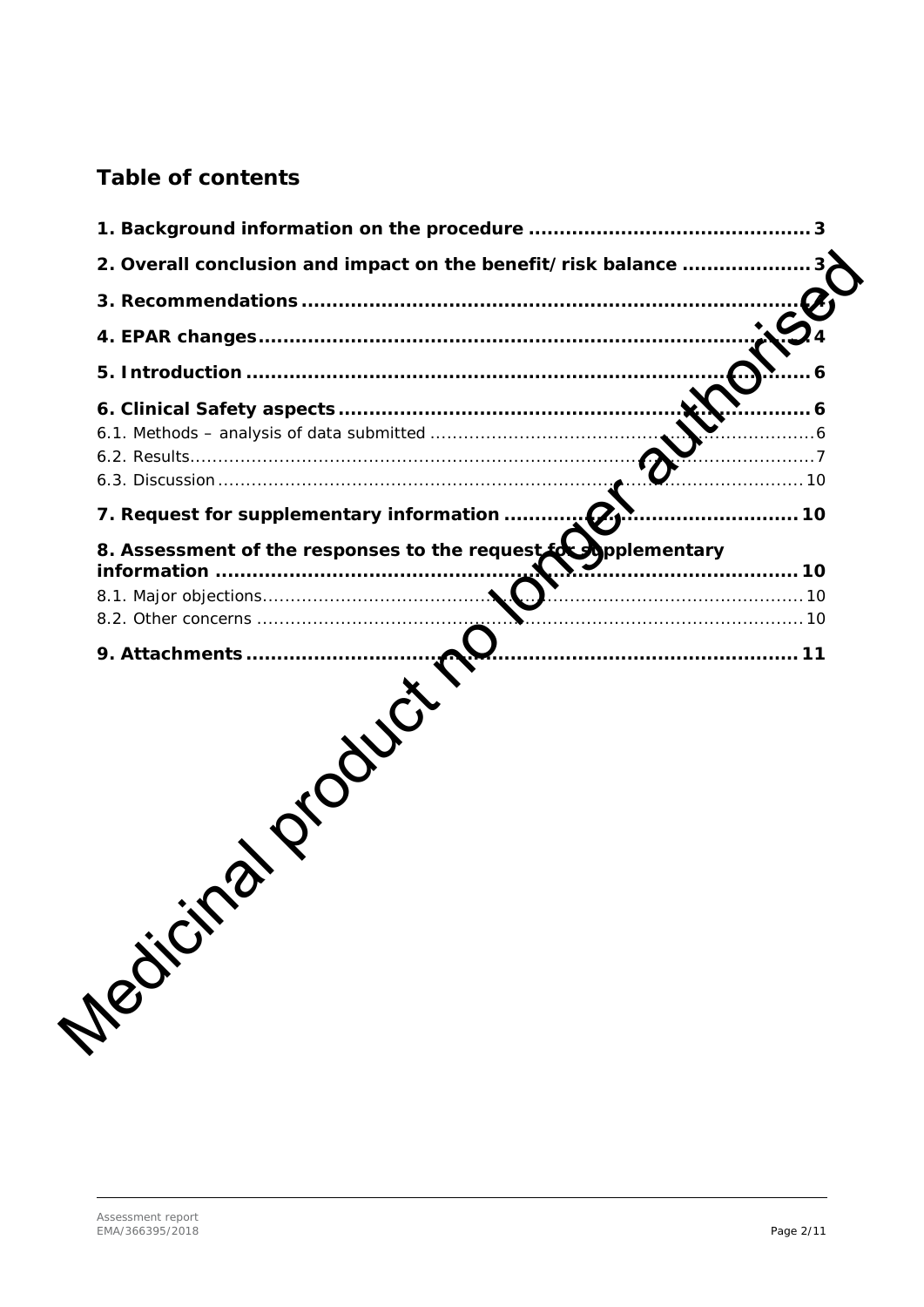# <span id="page-2-0"></span>**1. Background information on the procedure**

Pursuant to Article 16 of Commission Regulation (EC) No 1234/2008, Pfizer Limited submitted to the European Medicines Agency on 6 March 2018 an application for a variation following a worksharing procedure according to Article 20 of Commission Regulation (EC) No 1234/2008.

The following changes were proposed:

| <b>Variation requested</b> |                                                         | <b>Type</b> | Annexer<br>affected |
|----------------------------|---------------------------------------------------------|-------------|---------------------|
| C.I.13                     | C.I.13 - Other variations not specifically covered      | Type II     |                     |
|                            | elsewhere in this Annex which involve the submission of |             |                     |
|                            | studies to the competent authority                      |             |                     |

Submission of the final report from the study 20050111 listed as category 3 study in the RMP, in order to fulfil Enbrel P46 0134.2. This is a multicentre, open-label extension study to evaluate the long-term safety and efficacy of etanercept in paediatric subjects with moderate to severe plaque psoriasis for up to 264 weeks (or until the quarterly visit after the subject's 18th birthday, whichever comes last) who participated in controlled study 20030211.

The requested worksharing procedure proposed no amendments to the Product Information.

# <span id="page-2-1"></span>**2. Overall conclusion and impact on the benefit/risk balance**

The open-label extension study 20050111 was designed to evaluate the long-term safety and efficacy of etanercept in paediatric subjects with moderate to severe plaque psoriasis for subjects who participated in the controlled study 20030241. Subjects received etanercept 0.8 mg/kg (up to a maximum dose of 50 mg) once weekly subcutaneously for a planned 264 weeks. The final analysis clinical study report (CSR) for study 20050111 provided results at year 5 (264 weeks). Data from the first 96 weeks of study 20050111 vertices provided to support the extension of the pediatric psoriasis indication to include patients from the age of 6 years (variation II/134). Data through week 264 of study 20050111 were submitted in July 2012 in order to fulfil P46 0134. The following changes were proposed:<br>
Variation requested<br>
C.1.13 C.1.13 C.1bs of the American production solutions in specifically exerced<br>
C.1.13 C.1.13 C.1.13 C.113 C.113 C.113 C.113 C.12 S.12 C.12 C.12 C.12 C.12 C.12

After the final analysis data cut-off date (22 February 2012), 28 subjects continued protocol-specified treatment until they reached 18 years of age. Two of these 28 subjects had serious adverse events during the safety for up after week 264; this supplemental CSR provides narrative summaries for these 2 subjects as requested by the CHMP as part of the assessment of P46 0134.

**S** aliverse events (SAEs) were collected during this phase and the SAE's experienced are p the MAH's report. 3 SAEs were experienced by two patients:

Fhe first patient experienced urinary bladder rupture in the context of a past medical history of bladder extrophy, bowel obstruction, urinary incontinence, recurrent urinary tract infections, cystostomy and Mitrofanoff procedure.

• The second patient experienced idiopathic haematuria and major depression (in the context of a family history of depression and concomitant treatment with betamethasone and triamcinolone, for which depression is listed). Renal effects such as haematuria have been associated with underlying inflammatory autoimmune conditions such as psoriasis and rheumatoid arthritis.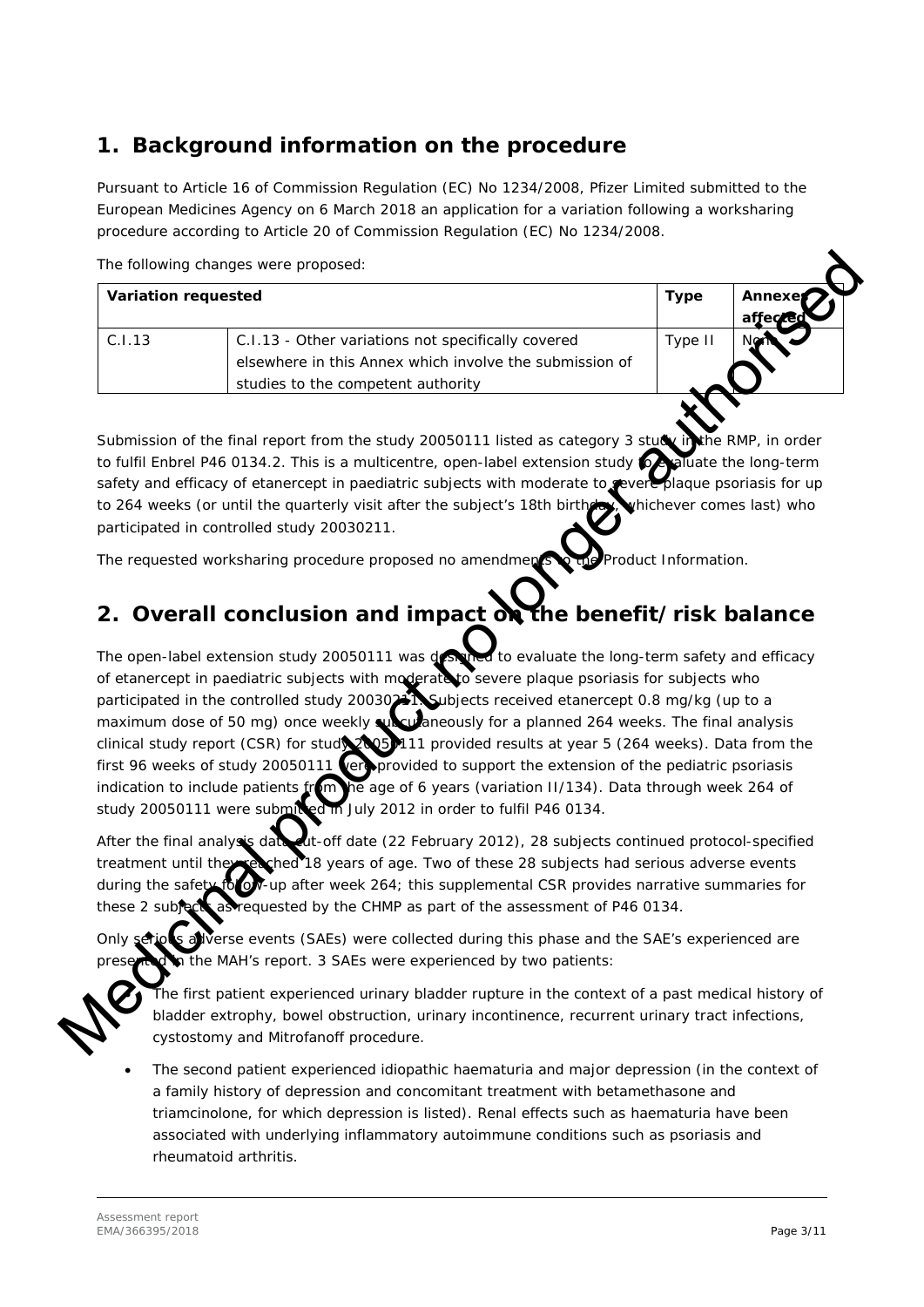The MAH concluded that based on the data for the 2 subjects who continued treatment after the final analysis of study 20050111 and had serious adverse events, no new safety signals were identified.

The CHMP considered that the SAEs identified do not raise any concerns and do not warrant any safety actions. The CHMP agrees that no actions relating to safety are required on the basis of this data. The final results of study 20050111 are consistent with the current overall safety profile of etanercept for the treatment of psoriasis in the paediatric population and in line with the 96 weeks results submitted as part of variation II/134. No new safety concerns were identified. Overall, the results presented in<br>this application did not warrant amendment to the product information. A summary of the results of<br>this final report wi this application did not warrant amendment to the product information. A summary of the results of this final report will be included in the next RMP update.

## <span id="page-3-0"></span>**3. Recommendations**

|                               | The benefit-risk balance of Enbrel and Lifmior remains positive.                                         |         |                |
|-------------------------------|----------------------------------------------------------------------------------------------------------|---------|----------------|
|                               |                                                                                                          |         |                |
|                               | 3. Recommendations                                                                                       |         |                |
|                               |                                                                                                          |         |                |
|                               | Based on the review of the submitted data, this application regarding the following                      |         |                |
| <b>Variation accepted</b>     |                                                                                                          | ype     | <b>Annexes</b> |
|                               |                                                                                                          |         | affected       |
| C.I.13                        | C.I.13 - Other variations not specifically covere                                                        | Type II | None           |
|                               | elsewhere in this Annex which involve the submission                                                     |         |                |
|                               | of studies to the competent authority                                                                    |         |                |
|                               | Submission of the final report from the study 20050111 list concategory 3 study in the RMP, in order     |         |                |
|                               |                                                                                                          |         |                |
|                               | to fulfil Enbrel P46 0134.2. This is a multicentre, open-late extension study to evaluate the long-term  |         |                |
|                               | safety and efficacy of etanercept in paediatric subjects with moderate to severe plaque psoriasis for up |         |                |
|                               | to 264 weeks (or until the quarterly visit after the subject's 18th birthday, whichever comes last) who  |         |                |
|                               | participated in controlled study 20030211.                                                               |         |                |
|                               |                                                                                                          |         |                |
|                               | $\boxtimes$ is recommended for approval by conser                                                        |         |                |
|                               |                                                                                                          |         |                |
|                               | Amendments to the mark<br>authorisation                                                                  |         |                |
|                               |                                                                                                          |         |                |
|                               | The worksharing procedure leavs to<br>no amendments to the terms of the Community Marketing              |         |                |
|                               |                                                                                                          |         |                |
|                               |                                                                                                          |         |                |
|                               |                                                                                                          |         |                |
|                               |                                                                                                          |         |                |
| Authorisation.<br>4. EPAR cha |                                                                                                          |         |                |
| The table in Not              | le 8b of the EPAR will be updated as follows:                                                            |         |                |
| Sco                           |                                                                                                          |         |                |

## *Amendments to the marketing authorisation*

# <span id="page-3-1"></span>**4. EPAR changes**

# *Summary*

Please refer to Scientific Discussion Enbrel & Lifmior-H-C-WS-1362.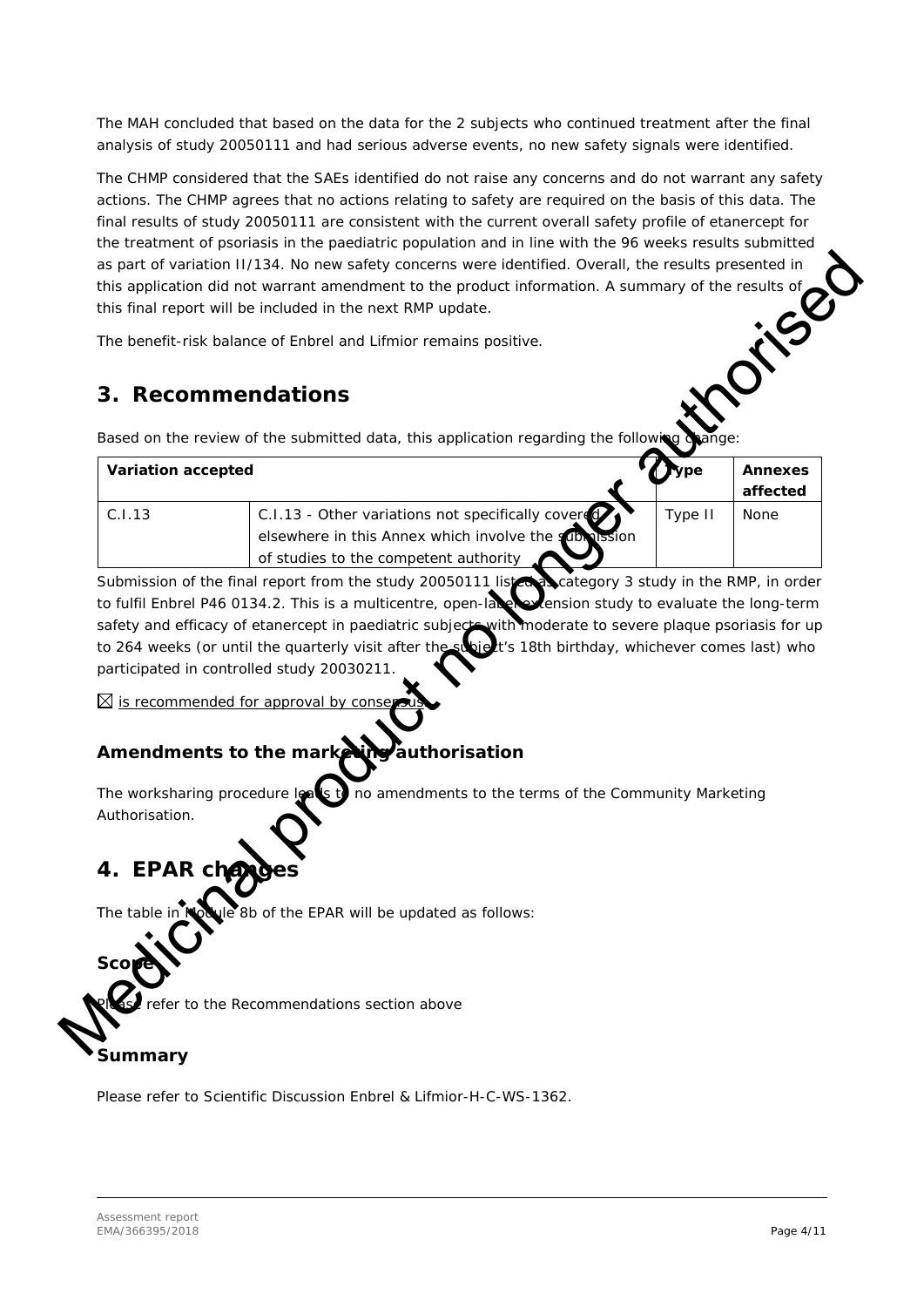#### **Annex: Rapporteur's assessment comments on the type II variation**

Medicinal product no longer authorised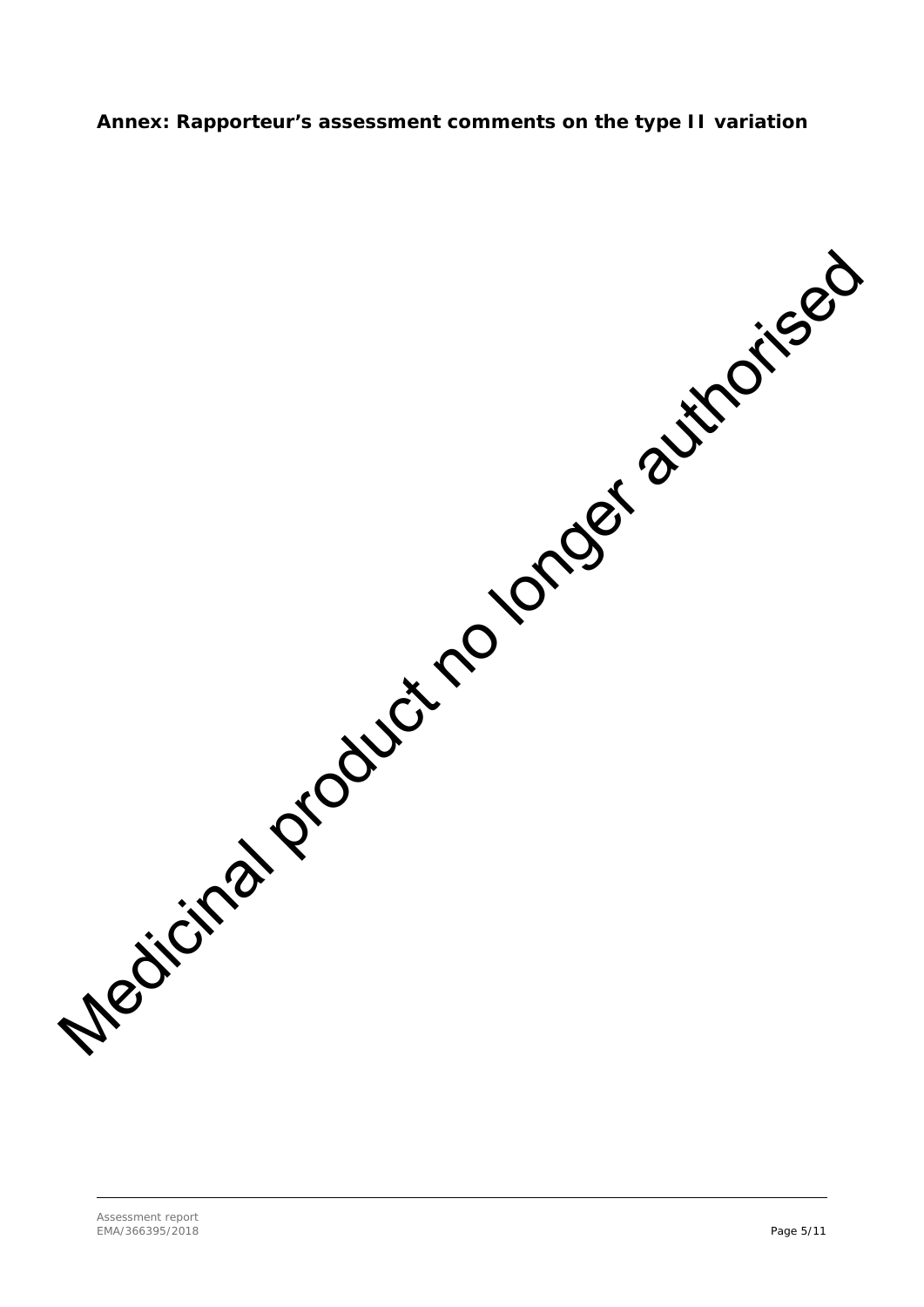# <span id="page-5-0"></span>**5. Introduction**

This study was designed to evaluate the long-term safety and efficacy of etanercept in paediatric subjects with moderate to severe plaque psoriasis for subjects who participated in the controlled Study 20030211. Subjects received etanercept 0.8 mg/kg (up to a maximum dose of 50 mg) once weekly subcutaneously for a planned 264 weeks. The final analysis clinical study report (CSR) for Study 20050111 provided results at year 5 (264 weeks).

Data from the first 96 weeks of study 20050111 were provided to support the extension of the pediatric psoriasis indication to include patients from the age of 6 years (Type II Variation EMEA/H/C/262/II/134). Data through week 264 of study 20050111 were provided in July 20 $\,$  to the Post-Authorisation Commitment for Variation EMEA/H/C/262/II/94.

After the final analysis data cut-off date (22 February 2012), 28 subjects continued protocol-specified treatment until they reached 18 years of age. Two of these 28 subjects had serious adverse events during the safety follow-up after week 264; this supplemental CSR provides narrative summaries for these 2 subjects.

The efficacy and safety results provided in the final analysis CSR at week 264 for Study 20050111<br>were consistent with those observed in Study 20030211. The main results and conclusions from the were consistent with those observed in Study 20030211. The main Study 20050111 final analysis CSR were as follows:

- At week 264, Psoriasis Area and Severity Index (PASI) 50% response (PASI 50), 75% response (PASI 75), and 90% response (PASI 90) were 87.9%, 63.6%, and 28.8%, respectively. At baseline, the majority of subjects had a Static Physician Global Assessment (sPGA) of almost clear (1) (35.7%) or 2 (37 $Q\%$ ), indicating minimal to mild induration, erythema, and scaling. At week 264, the as-observed clear/almost clear (sPGA score of 0 or 1) response rate was 37.9%. At week 264, approximately 77% of subjects were considered responders (ie,  $\geq$  5 point improve nearly or 0-score) on the Children's Dermatology Life Quality Index (CDLQI).
- A total of 161 of 181 subjects (89.0%) reported at least 1 adverse event during the study. Five subjects (2.8%) report discribus non-infectious adverse events (elective abortion, anxiety, intestinal obstruction, osteonecrosis, and thyroid cyst) and 2 subjects (1.1%) reported serious infections (cellulities and infectious mononucleosis); only the cellulitis was judged related to treatment. Six (3.3%) adverse events led to study withdrawal (Crohn's disease [2 events], glomerulorephritis, psoriasis, sinusitis, and VIIth nerve paralysis); 1 (0.6%) of these adverse  $\hat{a}$  is) was infectious and led to study withdrawal. No opportunistic infections, ies, or deaths occurred during the study. subcombing to gial short and 24 words. The initial capital short is the state in the state of the state in the formula control and from the first 9 weeks of study 20050111 were provided in support the extension of the sta

lusion, etanercept treatment at a dose of 0.8 mg/kg (up to a maximum dose of 50 mg) to paediatric subjects with moderate to severe psoriasis for up to 264 weeks maintained .<br>ficacy and did not elicit any new safety signals.

# <span id="page-5-1"></span>**6. Clinical Safety aspects**

#### <span id="page-5-2"></span>*6.1. Methods – analysis of data submitted*

Study 20050111 was a multicentre, open-label extension study for subjects with moderate to severe plaque psoriasis who completed Study 20030211 or received substantial benefit (achieved a minimum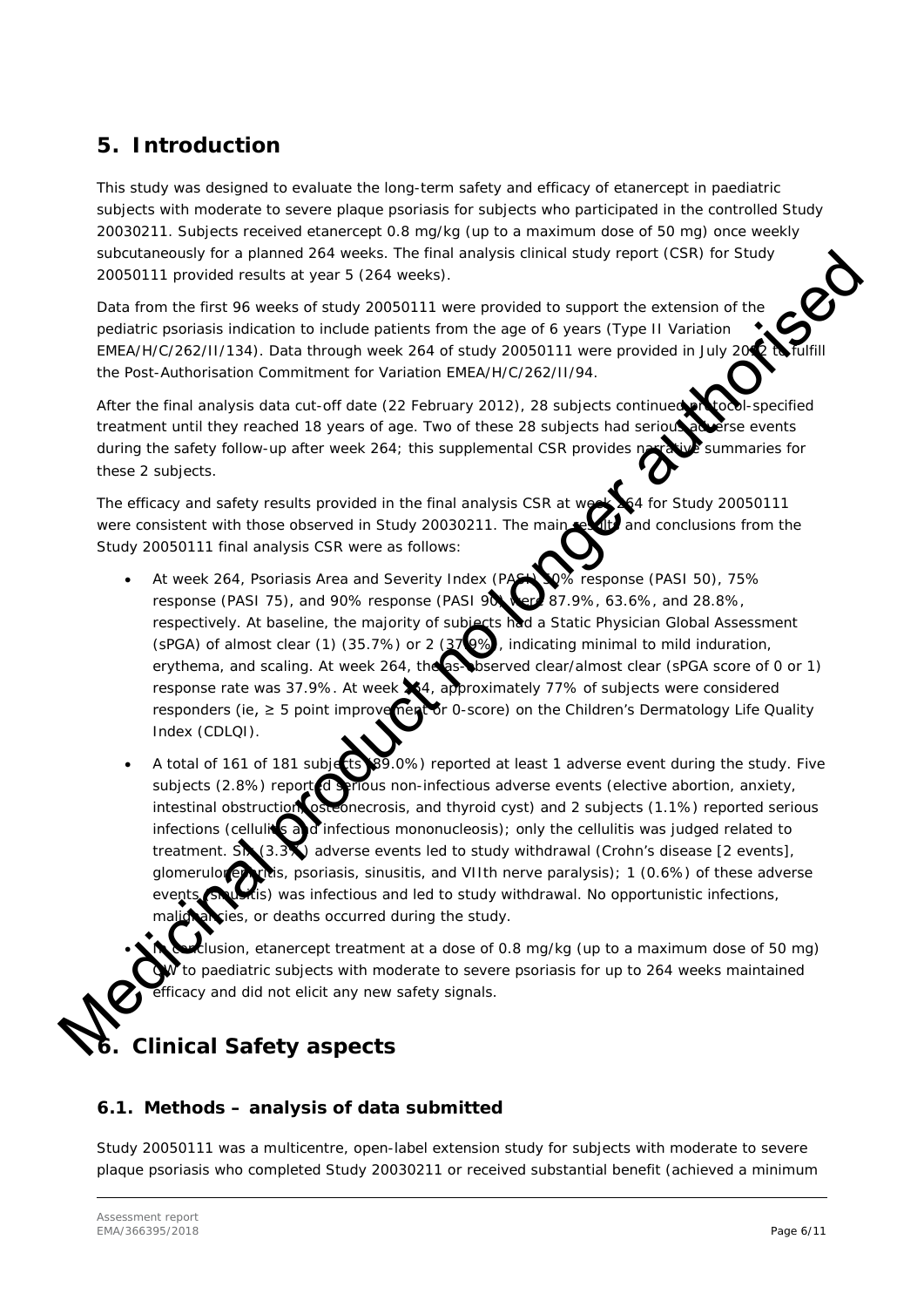of PASI 50) from etanercept on or after week 12 and did not have a serious adverse event or other clinically significant adverse event considered related to investigational product (IP). Subjects received etanercept 0.8 mg/kg (up to a maximum dose of 50 mg) SC QW. Subjects were treated and evaluated for 264 weeks or until the quarterly visit after the subject's 18th birthday, whichever came last, following their completion of up to 48 weeks of etanercept treatment in Study 20030211.

The final analysis CSR for Study 20050111 (dated 01 June 2012) provided results at year 5 (264 weeks) and comprises the main analysis of long-term data from Study 20050111. After the final analysis data cut-off date (22 February 2012), as permitted in the protocol (amendment 4), subje could continue treatment until they reached 18 years of age. Serious adverse events (including s infections) and static Physician's Global Assessment (sPGA) were assessed for these subjects at week 264. This supplemental CSR (reflecting the protocol) focuses on the serious adverse event provides the relevant listings and subject narratives for the subjects who continued treatment week 264.

### <span id="page-6-0"></span>*6.2. Results*

After the final analysis data cut-off date, 28 subjects continued to receive the protocol-specified After the miar analysis sate out on serie,  $-$  and series of these 28 subjects and serious adverse events during the safety follow-up after week 264: One patient had a serious infectious adverse event with the preferred term urinary bladder rupture, the other had serious non-infectious adverse event with the preferred terms haematuria and major depression. Narrative summaries for these subjects are provided below.

#### Subject 1

The subject was a 9-year-old white boy who had his tirst dose of investigational product (IP) on 27 March 2006. Approximately 8 years after the first dose of IP, on 08 June 2014, when the subject was 17 years of age, the subject complained of succe on onset of abdominal pain which was sharp, nonradiating, rated 10/10, and associated with abdominal fullness, nausea, and fever. No precipitating event was noted. The subject's medical history (before initiation of etanercept) included psoriasis, bladder extrophy, bowel obstruction, winary incontinence, recurrent urinary tract infections, cystostomy and Mitrofanoff procedure. On 09 June 2014, the subject was hospitalized for further evaluation, had surgery, and was found to have a grade 3 bladder rupture. On an unknown date, the bladder rupture was surgically repaired. Treatment medications included unspecified intravenous antibiotics and hydration during hospital course. On 13 June 2014, the subject was discharged with a<br>10 day course of unpositied antibiotics. The IP was temporarily withheld from 08 June 2014 to 15  $\epsilon$  fied antibiotics. The IP was temporarily withheld from 08 June 2014 to 15 June 2014 and was restarted on 16 June 2014. The subject's last dose of IP was on 23 June 2014. The as reported as resolved on 22 July 2014. The investigator reported there was no osibility that the event of bladder rupture was related to the open-label IP. weeks) and computes the main panylis of long-term data mem-Study 2009111. Met the final product could continue trusted to the protocol continue trusted to the member and the system with the protocol continue trusted of th

Ibject was an 8-year-old Hispanic boy who had his first dose of IP on 09 October 2006. The  $\overline{B}$  ject was first diagnosed with plaque psoriasis on 04 November 2005. The subject had 2 serious advents during the safety follow-up after the final analysis: hematuria and major depression. The subject's family history included a strong history of nephrolithiasis, diabetes mellitus, depression, and no family history of hematuria.

<u>Subie</u>ct 2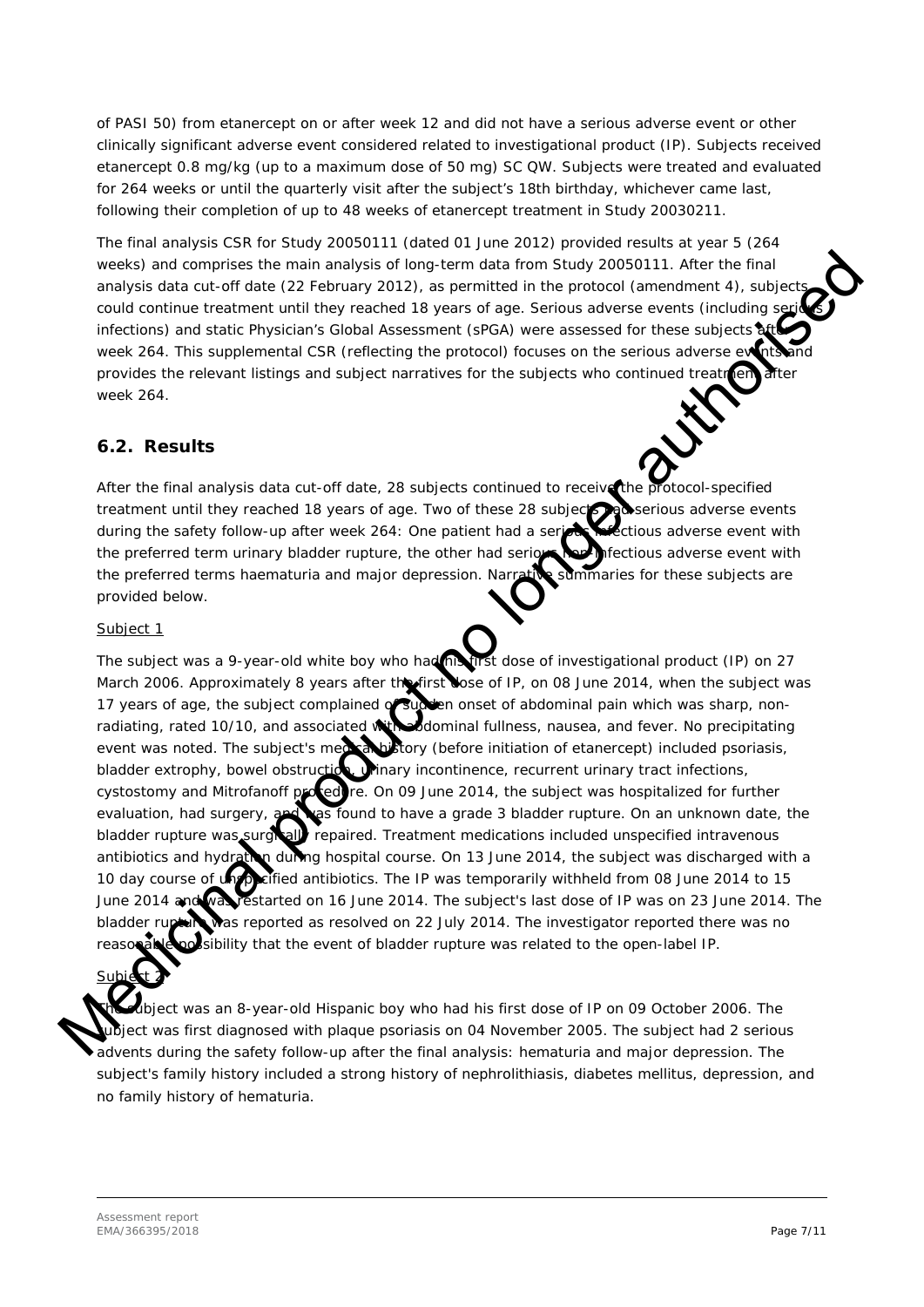#### Haematuria

Approximately 6 years after the first dose of IP, on 31 October 2012, when the subject was 14 years of age, the subject developed intermittent gross haematuria ("tea-coloured") with more consistent microscopic haematuria continuing since last visit. No previous treatment for the condition under study or concomitant medication was provided. The subject did not have dysuria, burning, flank pain, abdominal pain, joint pain, notable rashes, or swelling.

On 30 November 2012, the subject underwent a biopsy of a lesion on his penis. The biopsy revealed calcinosis cutis. On 07 December 2012, the subject had a cystoscopy and another biopsy of the lesion on his penis that confirmed idiopathic calcinosis cutis. Treatment during cytoscopy included ibup Tylenol (paracetamol) with codeine  $#3$ , ciprofloxacin, and phenazopyridine. The investigator that it was unclear if the calcification was at all associated with the haematuria but unlike subject did not have any indication of hypercalcemia or hypercalciuria. A magnetic resonance imaging (MRI) and a computerized tomography (CT) scan of the pelvis, with and without contrast, revealed prominent prostatic urethral vessels but otherwise normal. Subsequent urinalyses **were unremarkable.** A renal/bladder ultrasound showed no evidence of renal or bladder masses of **hydronephrosis. Biopsy** and pathology results of the kidney showed no evidence of an immune complex-mediated glomerulonephritis or thin glomerular basement membranes. There was  $\bigotimes$  evidence of stone formation. the subject underwent a biopsy of a lesion on his penis. The biopsy revealed<br>ecember 2012, the subject had a cystoscopy and another biopsy of the lesion<br>cember 2012, the subject had a cystoscopy and another biopsy of the l

On 30 January 2013, the subject was diagnosed with haematuria  $\mathbf{f}$  unknown aetiology, which was considered a significant medical hazard. The subjects last dose of **IP** prior to the event was on 19 October 2012. Investigational product was continued; the weat was reported as not resolved. The investigator reported that there was a reasonable possibility that the events haematuria and haematuria of unknown origin were related to IP.

#### Major Depression

Approximately 1 month after the first dose of open-label IP, in November 2012, when the subject was 14 years of age, the subject developed depressive symptomatology which resulted in police intervention and 2 visits to the emerging room (ER). The investigator reported the subject had no symptoms of depression before November 2012. Concomitant medications reported included Salex (a lotion with salicylic acid), betamethasone butyrate propionate, triamcinolone, and lorazepam. The subject denied using cigarettes, arugs, or alcohol.

On 15 May 2013, the subject was evaluated in the ER and prescribed lorazepam. The subject reported that after the ER visit, the took lorazepam for 5 days to help him sleep. He reported having 1 pill left and denied abusing the drug (lorazepam). On 21 May 2013, the subject was seen in the ER and was placed into **conserving** and referred to a mental health physician for a medication evaluation. On 02 **Jubject received a mental health evaluation. The subject was found to have major** order characterized by irritable mood, loss of interest or pleasure in almost all activities, plation, loss of appetite, insomnia, fatigue, loss of energy, feelings of worthlessness, and ig self-injuries. The subject had recurring thoughts of hurting himself at least twice per week,  $\frac{1}{2}$  has had 3 episodes where he cut himself with a 3 inch knife, which resulted in bleeding for 10 15 minutes. On the date of this visit, the subject claimed that he did not wish to hurt himself that On 15 May 2013, the subject<br>that after the ER visit and denied abusing the to<br>and denied abusing the dru<br>placed into concerning and<br>July 2013, the ubject receive<br>depressive subplect receive<br>depressive subplect receive<br>mark day.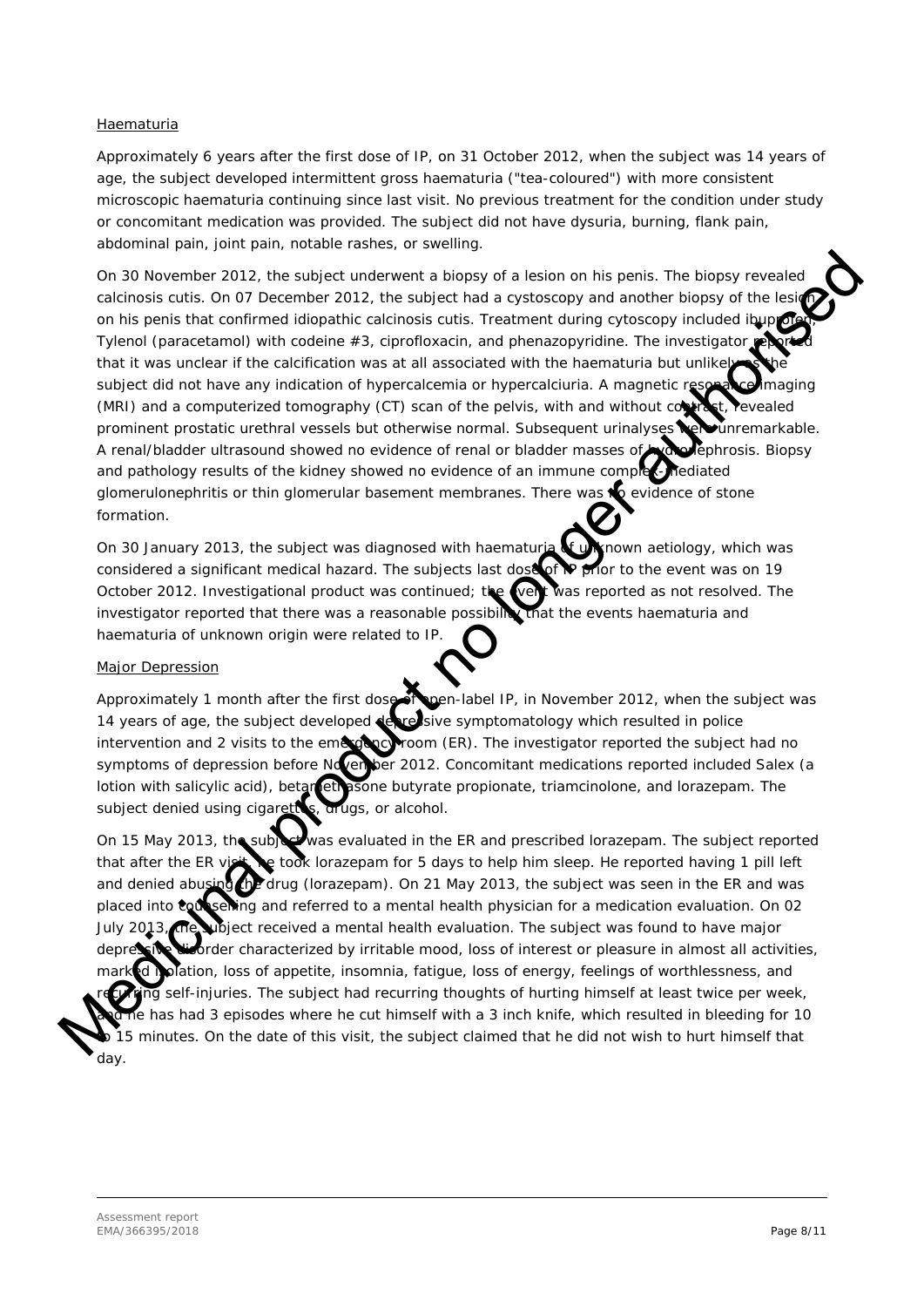The recommendation was made to admit the subject to the hospital for clarification of his behavioural disorder and for him to undergo a full behavioural health evaluation (cognitive); however, the subject's mother deferred the hospital admission. On 28 July 2013, the subject's mother found that the subject had 2 knives and a can of beer. One day later, on 29 July 2013, the subject was admitted to the hospital for treatment of major depression. During the hospitalization, the subject was placed on Prozac (fluoxetine hydrochloride). On 01 August 2013, the subject was discharged from the hospital. On 13 August 2013, the subject began retreatment with Prozac (fluoxetine hydrochloride) for the event of major depression. Approximately 2 weeks later, on 27 August 2013, trazodone was added to his treatment regimen. The event of major depression was reported as not resolved. The subject's dose of IP prior to the event was on 26 July 2013. Investigational product was continued.

On 21 October 2013, the investigator reported that the subject's symptoms had improved; he experience any more episodes of hurting himself and he did not require any more visits appears investigational product was continued throughout the major depression e

#### *CHMP''s comment*

The reaction suffered by subject one is not considered by the investigator to  $\log$  plated to etanercept treatment. Given the patients medical history, it is likely that the bowel perforation he suffered was related to this rather than etanercept treatment.

In the case of the second subject, there is evidence of an increased rolls of kidney damage and kidney disease in psoriasis patients (Visconti et al., Kidney disease and portagle: novel evidences beyond old concepts. Clinical rheumatology. 2016 Feb 1;35(2):297-302. A addition, autoimmune renal disease is an important potential risk in the etanercept RMP. Potential mechanisms for the risk are still debated, however, proposed mechanisms include a self-limited reaction against the drug, resulting in immuno-complex deposition and kidney damage, or a direct effect of biologic agents on cytokine production and lymphocyte functions. Alternatively, an increase in viral or bacterial infections in the setting of anti- TNFa treatment might promote autoimmune reactions by different mechanisms such as molecular mimicry, bystander activation of epitope spreading. In this August 2013, the sample has a mission that the sample during the controller by the high controller and the sample during the sample during the sample during the sample of the sample of the sample of the sample of t

In the case of this subject, a renal/**Nadig-** ultrasound showed no evidence of renal or bladder masses of hydronephrosis. Biopsy and pathology results of the kidney showed no evidence of an immune complex-mediated glomerulone phritis or thin glomerular basement membranes. There was no evidence of stone formation. The investigator reported that there was a reasonable possibility that the events haematuria and haematuria of unknown origin were related to etanercept treatment.

While the investigator suspected that these events may have been related to etanercept treatment, the signal for disproportionality for haematuria with etanercept treatment is not raised and cases reporting this reaction are often related to urinary tract infections and sepsis which are listed side effects of clanescept treatment, or are confounded by other medical conditions such as bladder new safety signal is raised in light of the case reported here. Autoimmune renal disease intitue to be closely monitored in future PSURs.

egards to the major depression suffered by the second subject, psychiatric reactions in relation etanercept treatment was assessed as a signal in 2016 and it was found that there was not sufficient evidence of a causal relationship. This case contains confounding factors such as a family history of depression and concomitant treatment with medicines with a known association with psychiatric disorders such as triamcinolone and betamethasone. No new safety signal is raised in light of the case reported here.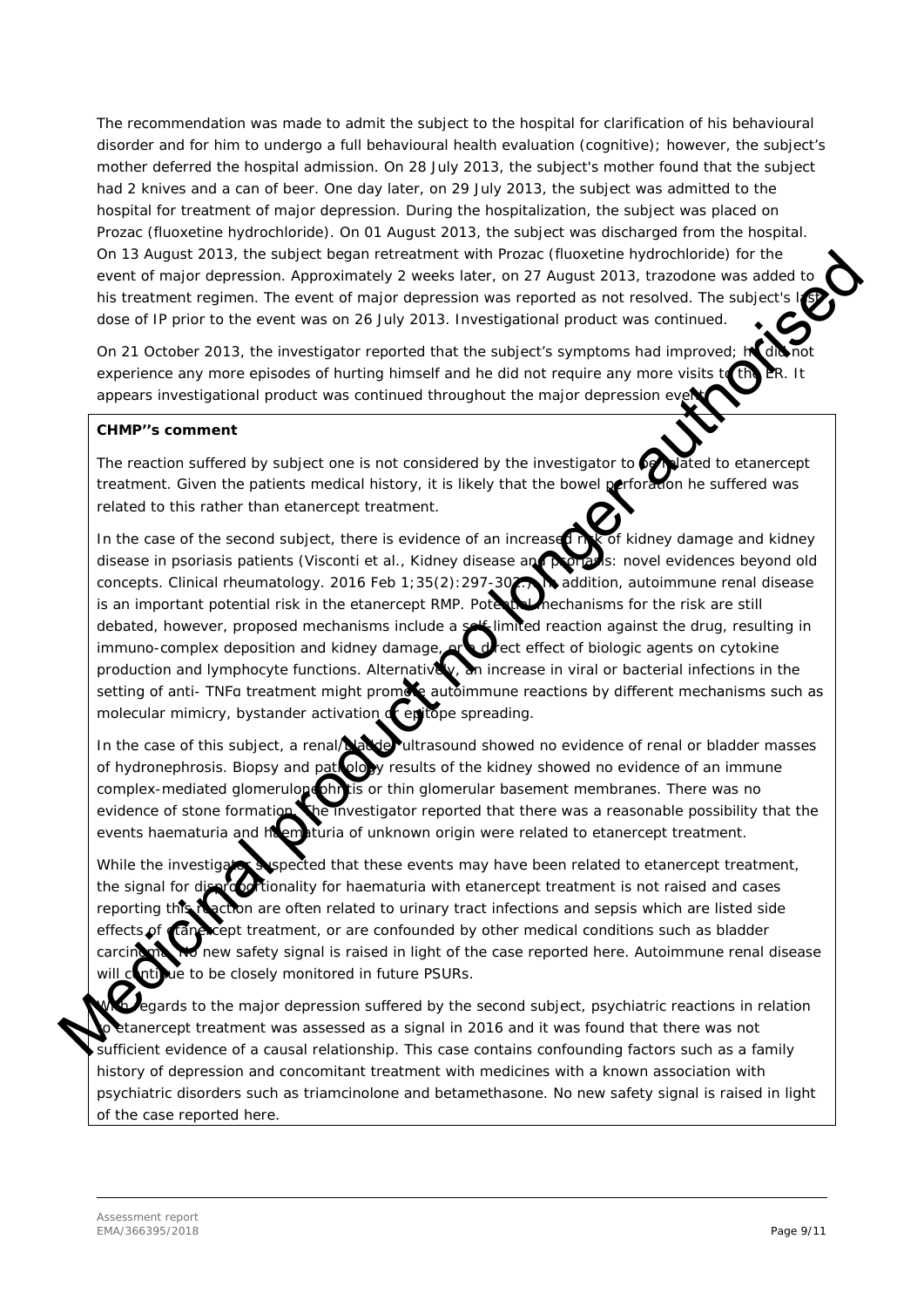#### <span id="page-9-0"></span>*6.3. Discussion*

The MAH concludes that based on the data for the 2 subjects who continued treatment after the final analysis of Study 20050111 and had serious adverse events, no new safety signals were identified.

#### *CHMP's comment*

<span id="page-9-1"></span>The CHMP endorses the MAH's assessment and agrees that no actions relating to safety are required on the basis of this data. The MAH intends to incorporate a summary of the final report into the RMP at $_{\rm i}$ the time of the next major update, which is acceptable.

<span id="page-9-4"></span><span id="page-9-3"></span><span id="page-9-2"></span>